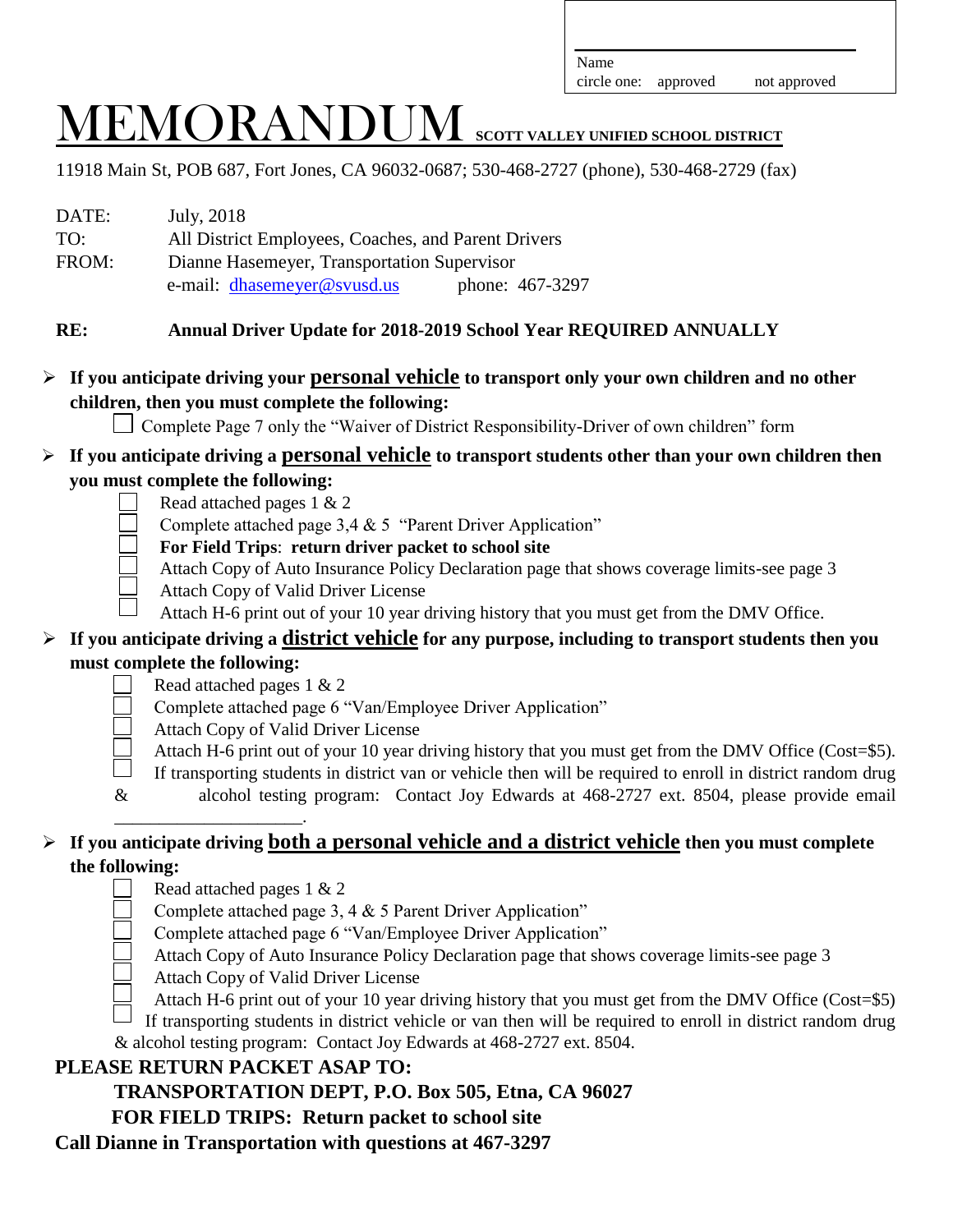#### **Business and Non Instructional Operations E3541.1 SCHOOL-RELATED TRIPS**

#### **Priority of Transportation Requests**

1. Whenever possible, school buses and vans will be used to transport students.

2. If requests for school vans exceed availability, the transportation supervisor and site principals and/or, the athletic directors

will assign priority by considering all options and financial impact.

3. Whenever appropriate, private vehicles may be utilized so long as they meet district requirements.

#### **Use of Private Vehicles**

1. Volunteer drivers of private vehicles must be a responsible adult age 21 or older who possesses a valid California driver's license or, if he/she is a nonresident on active military duty in California, possesses a valid license from his/her date of residence. All drivers of private vehicles must complete a School Driver Certification Form (attached). To be approved, a driver shall have a good driving record and possess at least the minimum insurance required by law. See attached School Driver Certification Form.

2. The priority for driver selection will be as follows:

a. Coaches b. School employees not requiring a substitute c. Other school employees d. Board members/spouses; employee/coaches' spouses e. Parents/guardians meeting district requirements f. Other responsible adults meeting district requirements

#### **Alternate Transportation to and from School Events**

1. Parent/guardian request for alternate transportation (to a school event):

a. A parent/guardian may take their own child to a school event with the event advisor or coach's prior approval.

b. A parent/guardian may request that his/her student ride with another responsible adult so long as that request is

made, in writing, 24 hours prior to the school event, and this request has been confirmed.

2. Parent/guardian request for release from school transportation (return trip):

a. A student may be released to his/her own parent/guardian after a school event. The parent/guardian must, however,

make the request in person.

b. A student may be released to another responsible adult (non-high school student) so long as they have made this request,

in writing, 24 hours prior to the release, and this request has been confirmed.

Van Policy Whenever District Vans are used, an "Extra Trip Report" must be completed and left on the clip board in the van. A pre-trip inspection and required brake test must be completed by the driver before any students are loaded before leaving the school site and again before the return trip home. The driver is responsible to be verify that the van is equipped with following emergency equipment: jack and lug wrench, spare tire with air, snow chains, first aid kit, flashlight, spill kit and fire extinguisher.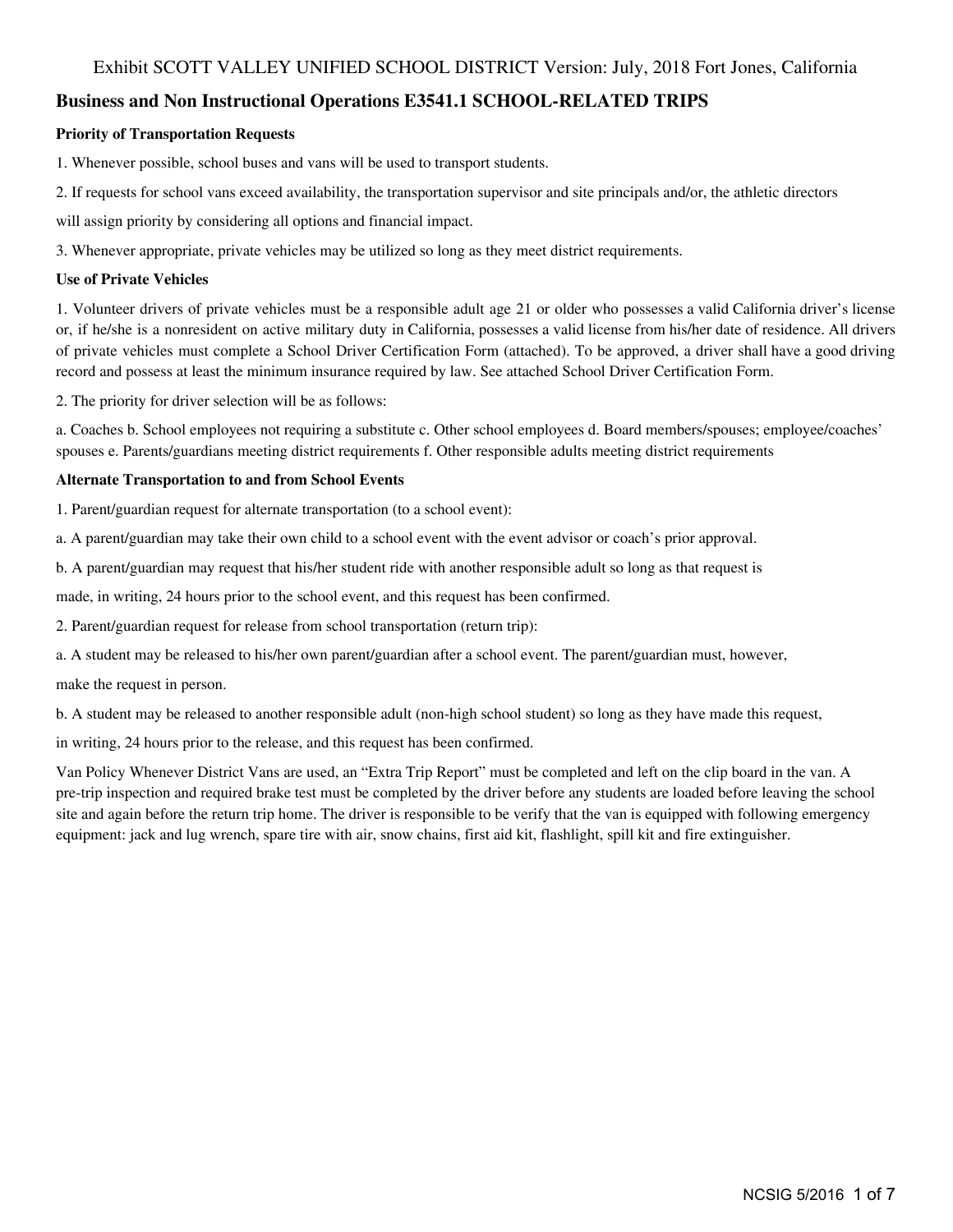## E 3541.1

## **DRIVER INSTRUCTION FORM**

## **Private Vehicle Use**

When using your vehicle to transport students on field trips or other school activity trips, please:

1. All drivers must have a valid California driver's license, age 25 or older and current liability insurance of at least \$300,000 per occurrence.

2. Check the safety of your vehicle: trip, brakes, lights, horn, suspension, etc.

3. Carry only the number of passengers, for which your vehicle was designed. (If you have a truck or pickup, carry only as many as can safely sit in the passenger compartment.)

4. Require each passenger to use an appropriate child passenger restraint system (child car seat

or booster seat) or safety belt in accordance with law.

5. Do not smoke a pipe, cigar, electronic cigarette or cigarette while there are minors in the vehicle, as required by law.

6. Obey all traffic laws.

7. Take the most direct route to the destination or event without unnecessary stops.

8. In case of emergency, keep all students together and call 911 and the district office.

## **District Vehicle Use**

1. Check the safety of your vehicle by using the districts' "Driver's Daily Vehicle Inspection and Report" form.

2. Carry only the number of passengers, for which your vehicle was designed.

3. Require each passenger to use to safety belt.

4. All drivers will be required to furnish the District Transportation Department with a DMV H-6 driver record print out that has 10 year driving history. (The H-6 print out must (no online forms will be accepted)be obtained from any DMV office.)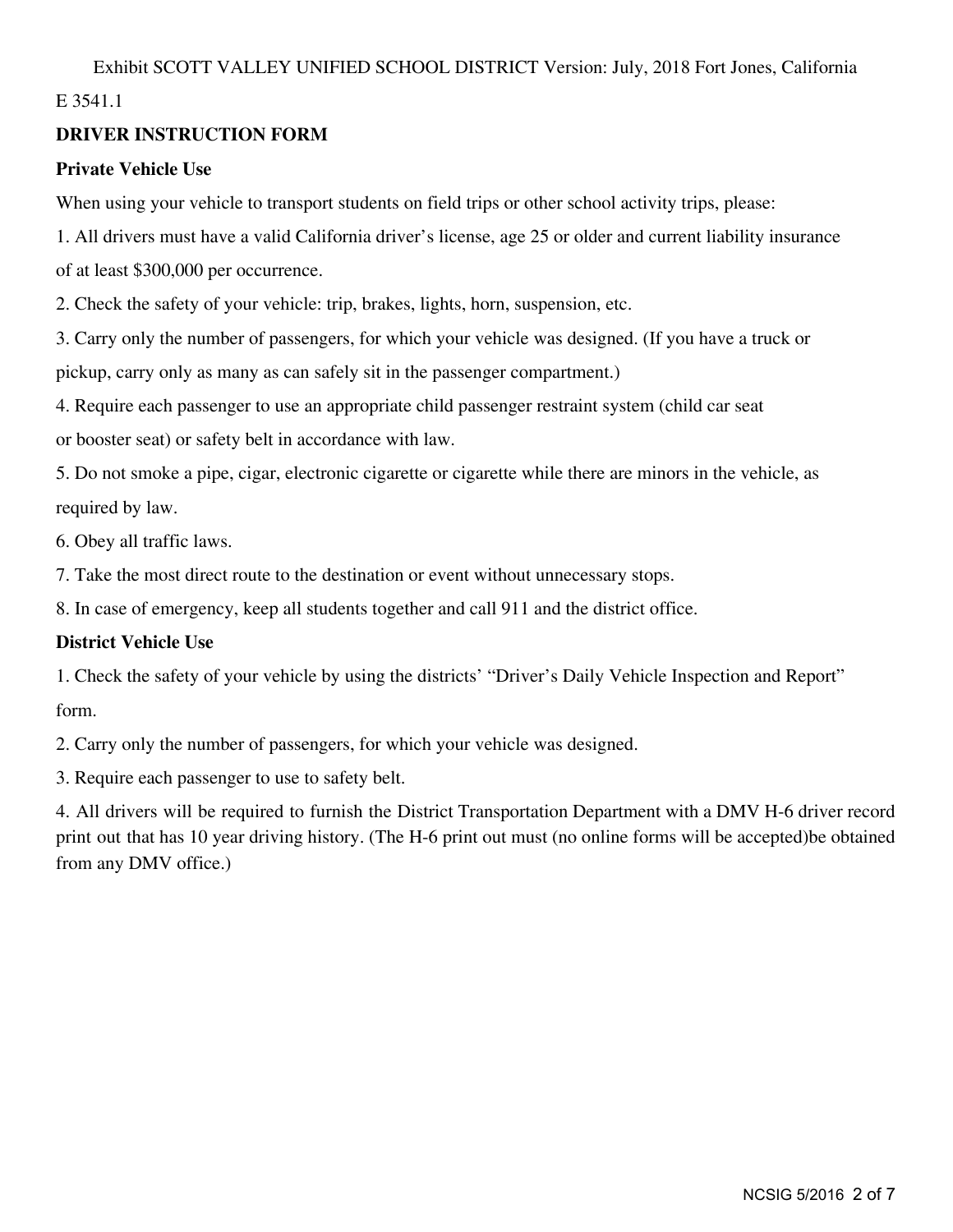Drivers and private vehicles being operated for Scott Valley Unified School District purposes must meet or exceed the following guidelines:

1. All drivers must be approved by the school or site administrator. 2. The driver must be at least age 25 to drive for business purposes or transporting students, possessing a valid

California driver's license, and have been continuously licensed for a minimum of 3 years. 3. Driver must be free of any medical condition that may affect his/her ability to operate a vehicle. 4. No alcohol or drugs will be consumed prior to, or while operating the vehicle. 5. The vehicle will be in excellent condition and repair. 6. The number of passengers shall not exceed the capacity for which the vehicle was designed. 7. No one may transport more than nine passengers plus the driver in any vehicle. 8. All occupants must wear seat belts whenever the vehicle is in motion. 9. All students who are less than 8 years of age or under 4'9" tall must be properly secured in a rear seat, in a

child passenger restraint system, meeting applicable federal motor vehicle safety standards. 10. The use of cell phones, walkmans, pagers or other electronic devices while driving is prohibited. 11. Smoking a pipe, cigar or cigarette/electronic cigarette in the vehicle is prohibited. 12. The driver accepts the added responsibility that comes from carrying extra individuals and, therefore, will be

conscientious in obeying all driving rules and regulations in accordance with federal, state and local laws. The California Supreme Court has eliminated the protection of the former California Guest Law; therefore, a guest passenger may sue his/her host owner/driver. 13. The driver must provide a MVR (Motor Vehicle Report / Driver Record) dated within 30 days of this

application and have an acceptable driving record as determined by the Scott Valley Unified School District policy. The Scott Valley Unified School District reserves the right to require a current H6 Motor Vehicle Report (10 year MVR) and/or accident reports for determination of driver eligibility. 14. Driver must have an automobile liability insurance policy and assume all responsibility for all physical damage to the vehicle. When driving a personal vehicle while on Scott Valley Unified School District business and involved in an accident, by law your liability insurance policy is used first. The Scott Valley Unified School District liability policy would be used only after your policy limits have been exceeded. Minimum liability limits of insurance required are:

#### **Bodily Injury \$100,000 each person; \$300,000 each occurrence Property Damage \$ 50,000 each occurrence or**

Combined Single Limit \$300,000 each occurrence 15. If the above conditions change and/or cannot be met, I will no longer participate as a driver until the

requirements can be met. **B. DRIVER INFORMATION**

| Registered Owner Name_______________________________License Plate No._______________________________                                                                   |  |
|------------------------------------------------------------------------------------------------------------------------------------------------------------------------|--|
| Number of Seatbelts Number of Seatbelts Number of Number of Number of Number of Number of Number of<br>Booster/Child Restraint Seats, if applicable __________________ |  |
|                                                                                                                                                                        |  |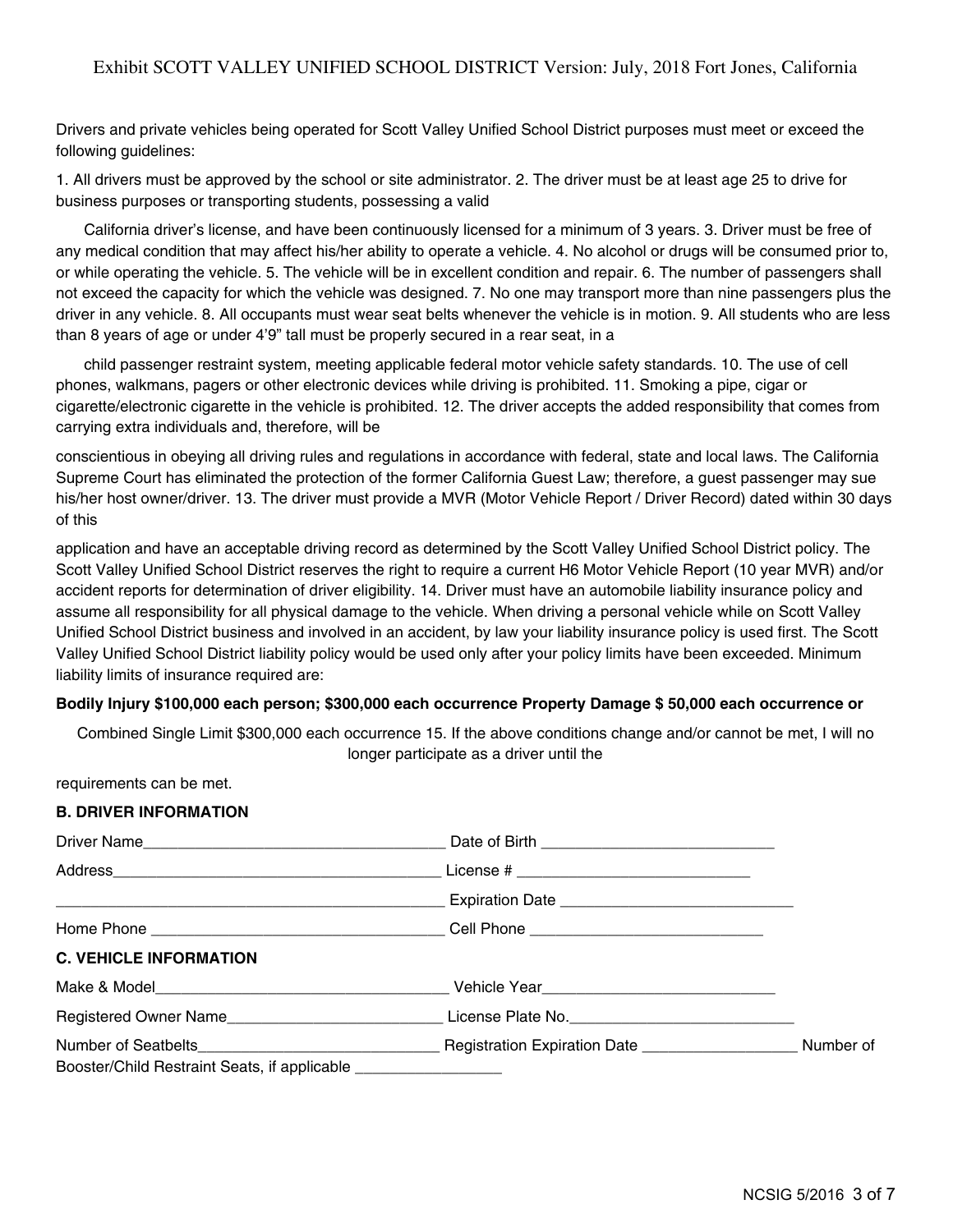## **D. INSURANCE FOR VEHICLE LISTED ABOVE**

|                                                                            |                 | Policy No.: _____________________________ |
|----------------------------------------------------------------------------|-----------------|-------------------------------------------|
|                                                                            |                 |                                           |
| Bodily Injury Limit \$                                                     |                 | each occurrence                           |
| Property Damage Limit \$                                                   | each occurrence |                                           |
| ~OR~ Bodily Injury and Property Damage Liability, Combined Single Limit \$ |                 | each occurrence                           |

#### **E. DRIVING RECORD**

1. Have you had a valid California Driver's License during the past 3 years? \_\_Yes \_\_ No 2. Age when first licensed? \_\_\_\_\_\_\_ 3. Based on the Driving Record Table below, does your driving record meet the criteria of an "Acceptable

Driver"? \_\_ Yes \_\_ No

Minor Violations (within past 3 Years) include any moving violation that is not a major/serious violation as shown in this Table. (Examples of minor violations include, but are not limited to speeding, failure to yield, illegal passing, stop sign/light violation, improper turn, following too close, any other moving violation where DMV points are assessed). Number of Minor Violations Within Last 3 Years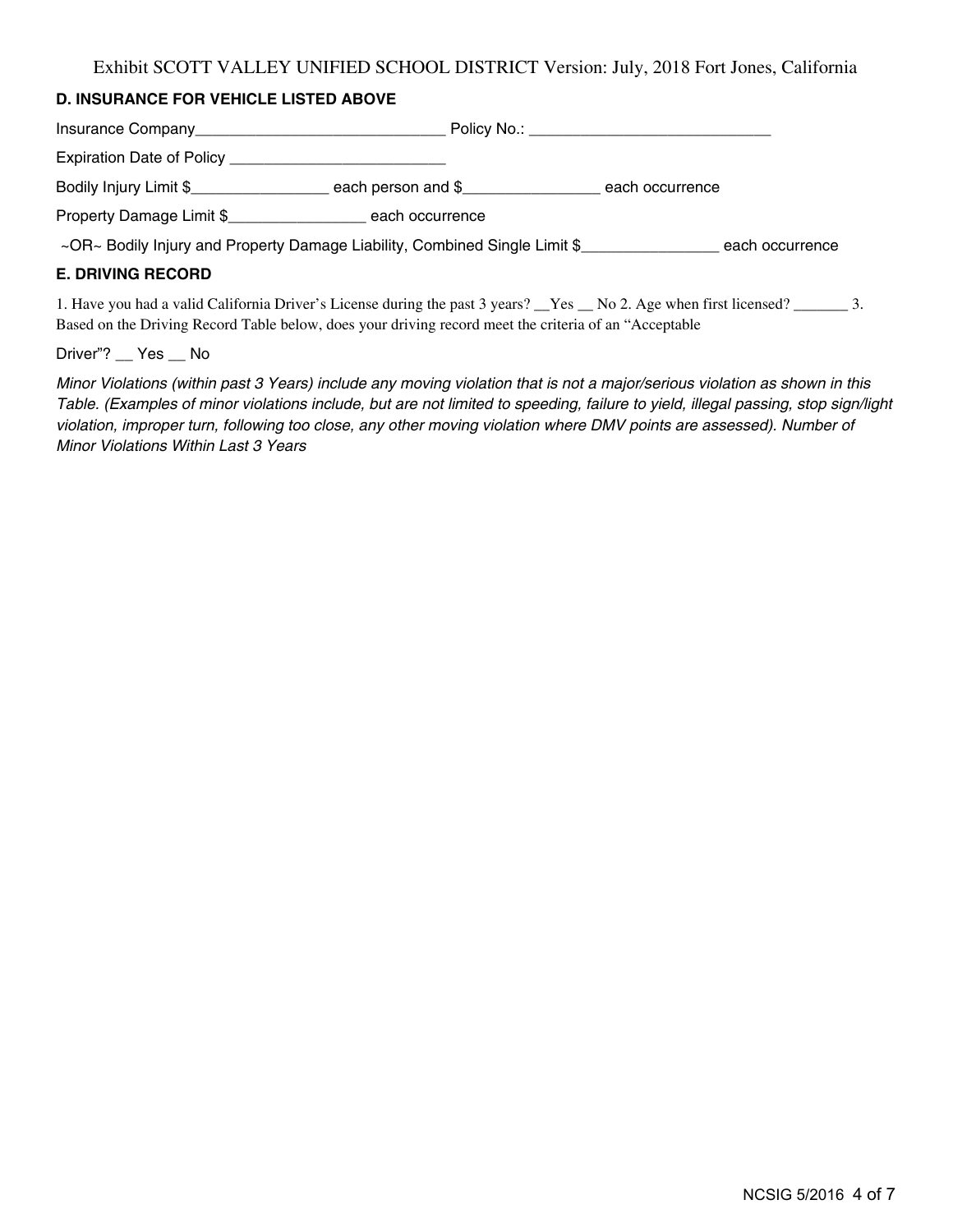## Exhibit SCOTT VALLEY UNIFIED SCHOOL DISTRICT Version: July, 2018 Fort Jones, California

NCSIG 5/2016 Number of At-Fault Accidents Within Last 3 Years 0 1 2 3 or more 0 Acceptable Acceptable Borderline Unacceptable 1 Acceptable Acceptable Borderline Unacceptable 2 Acceptable Borderline Unacceptable Unacceptable 3 or more Unacceptable Unacceptable Unacceptable Unacceptable

#### **License Suspension or Revocation (within past 3 Years) Unacceptable Major/Serious Violations (within past 5 Years)**

- Failure to stop in the event of an accident (Hit and Run)
- Driving under the influence of alcohol or drugs or with open container
- Refusing to take a substance/chemical test
- More than one dismissal of a conviction relating to controlled substances
- Reckless/Careless Driving
- Homicide or Manslaughter or using vehicle in connection with a felony
- Evading a Peace Officer or resisting arrest
- Driving the wrong way or in the incorrect lane on a divided highway
- Driving in excess of 100 mph
- Racing/Speed contests
- Passing a stopped school bus

Unacceptable

#### **F. ATTACH**

1. Copy of Drivers License 2. Copy of Current Auto Insurance Policy or Auto ID Card 3. MVR (Motor Vehicle Record / Driver Record) dated within past 30 days. Attained from the DMV not online.

#### **G. DRIVER ACKNOWLEDGEMENT**

I certify the above information is correct and agree to advise Scott Valley Unified School District, in writing, of **any changes in the above information. I have read and understand the Personal Use Driver Instructions.**

Print Driver Name **Name Driver Signature Driver Signature** 

 $Date$   $\Box$ 

#### **H. ACKNOWLEDGEMENT BY REGISTERED OWNER:**

As the registered owner, I certify the above insurance information is correct. I understand I must have liability insurance coverage in force and agree to advise Scott Valley Unified School District, in writing, of any changes in the above information. I further certify that to the best of my knowledge, the above vehicle is mechanically safe. If an accident occurs, my auto liability policy is primary and used first for losses or claims for damage. Scott Valley **Unified School District does not cover, nor is it responsible for, comprehensive and collision (physical damage) coverage to my vehicle.**

Print Registered Owner Name

Owner's or Authorized Representative Signature **Example 20** and the control of Date

Authorized Driver's Name (if different from registered owner)

\_\_\_\_\_\_\_\_\_\_\_\_\_\_\_\_\_\_\_\_\_\_\_\_\_\_\_\_\_\_\_\_\_\_\_\_\_\_\_\_\_\_\_\_\_\_\_\_\_\_\_\_\_\_\_\_\_\_\_\_\_

For District Use Only: Approved Driver and Vehicle:

Date: \_\_\_\_\_\_\_\_\_\_\_\_\_ (Designated District Official)

Original signed form retained in transportation department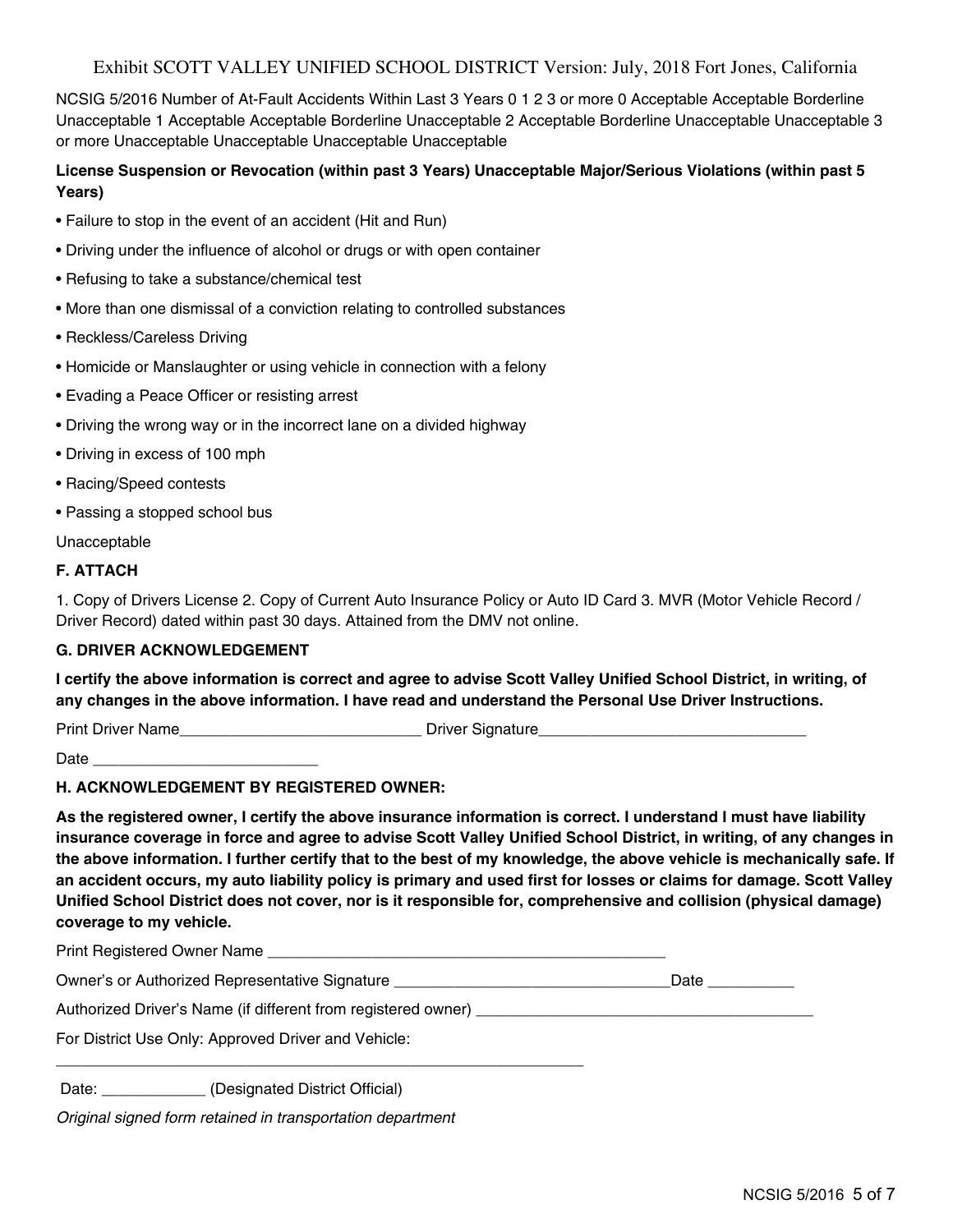## Exhibit SCOTT VALLEY UNIFIED SCHOOL DISTRICT Version: July, 2018 Fort Jones, California

#### **Site/Department: \_\_\_\_\_\_\_\_\_\_\_\_\_\_\_\_\_\_\_\_\_\_\_\_\_\_\_\_\_\_ Driver Name \_\_\_\_\_\_\_\_\_\_\_\_\_\_\_\_\_\_\_\_\_\_\_\_\_\_\_\_\_\_\_\_\_\_\_\_\_**

District Requirements Scott Valley Unified School District acknowledges the need for responsible drivers to provide transportation services for school activities and related business. To ensure that transportation services will be provided in a safe, efficient and cost effective manner, all drivers must comply with the following requirements:

16. The driver must be at least age 21 to drive for business purposes and transporting students, possessing a valid

California driver's license, and have been continuously licensed for a minimum of 3 years. 17. Driver must be free of any medical condition that may affect his/her ability to operate a vehicle. 18. No alcohol or drugs will be consumed prior to, or while operating the vehicle. 19. The number of passengers shall not exceed the capacity for which the vehicle was designed. 20. No one may transport more than nine passengers plus the driver in any vehicle. 21. Transportation is limited to District business and/or transportation of students and approved chaperones for

educationally based activities, sports and field trips. 22. All occupants must wear seat belts whenever the vehicle is in motion. 23. All students who are less than 8 years of age or under 4"9" tall must be properly secured in a rear seat in a child

passenger restraint system meeting applicable federal motor vehicle safety standards. 24. The use of cell phones, walkmans, pagers or other electronic devices while driving is prohibited. 25. Smoking a pipe, cigar or cigarette/electronic cigarette in the vehicle is prohibited. 26. The driver accepts the added responsibility that comes from carrying extra individuals and, therefore, will be conscientious in obeying all driving rules and regulations in accordance with federal, state and local laws. The California Supreme Court has eliminated the protection of the former California Guest Law; therefore, a guest passenger may sue his/her host owner/driver. 27. Driver must have an acceptable driving record as determined by the Scott Valley Unified School District policy. The Scott Valley Unified School District reserves the right to require a current H6 Motor Vehicle Report (10 year MVR) and/or accident reports for determination of driver eligibility. 28. If the above conditions change and/or cannot be met, I will no longer participate as a driver until the requirements

can be met.

#### **I CERTIFY THAT I HAVE READ THE ABOVE REQUIREMENTS AND THAT I AM IN COMPLIANCE WITH THEM.**

| Signature: _ |                                                        |  |
|--------------|--------------------------------------------------------|--|
|              | Date:                                                  |  |
|              |                                                        |  |
|              | License Expiration Date: _____________________________ |  |
| Home Phone:  | Cell Phone #:                                          |  |

**ATTACH:**

1. Copy of California Drivers License. 2. Current H6 Motor Vehicle Report (10 year MVR) if you are a volunteer **driving a district vehicle or an**

**employee not currently enrolled in the DMV Pull Program. 3. Authorization for Release of Driver Record Information (DMV Form INF 1101) if you are an employee (N/A**

if not enrolled in DMV Pull Program). 4. Part 2 of application including evidence of insurance if driving an **employee owned vehicle.**

For District Use Only: Approved Driver

Date: \_\_\_\_\_\_\_\_\_\_\_\_\_\_ (Designated District Official)

Original signed form in retained transportation department